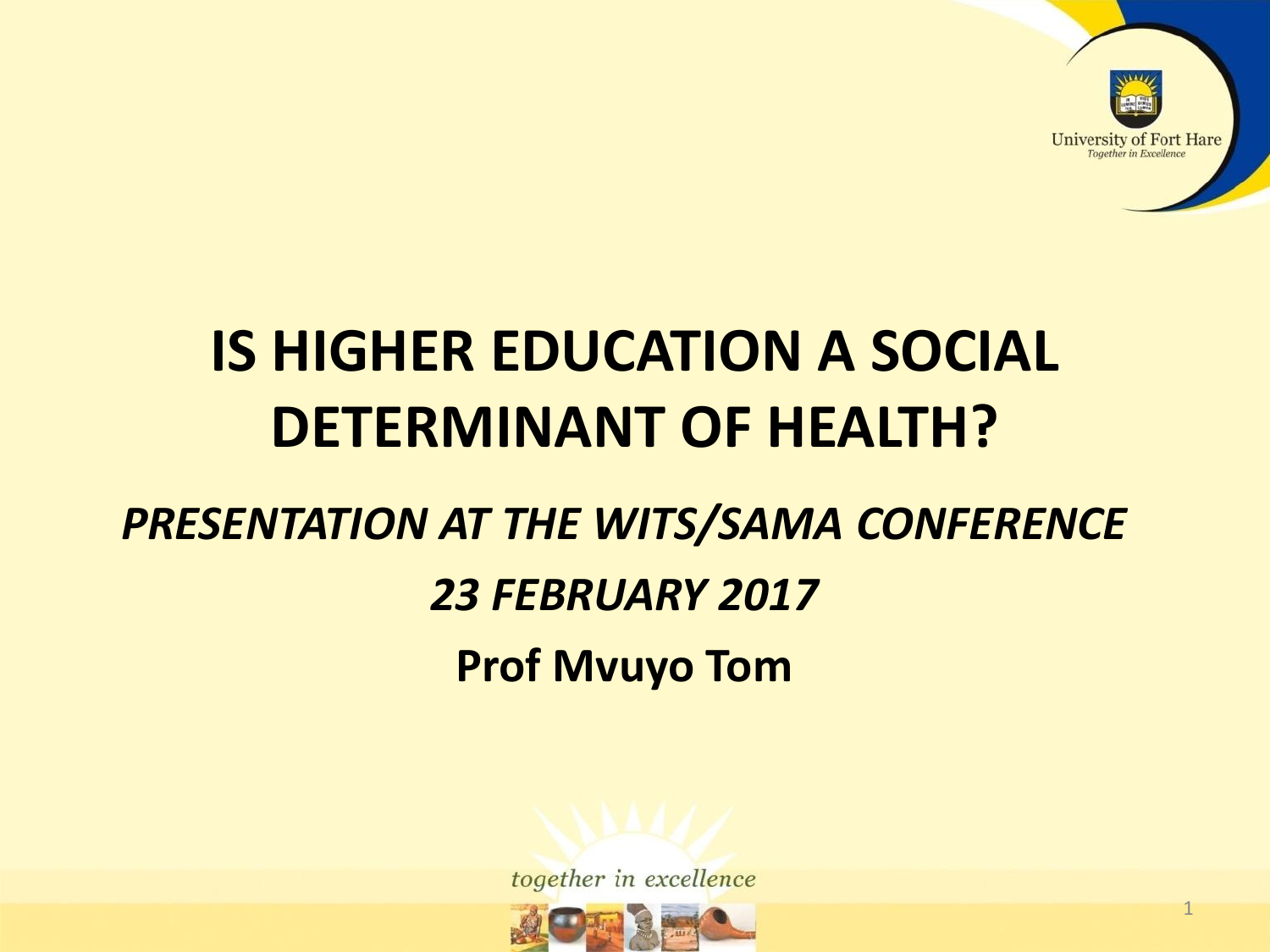### **CONTENTS**



- Introduction
- Illustrations of Current Evidence
- Conclusion



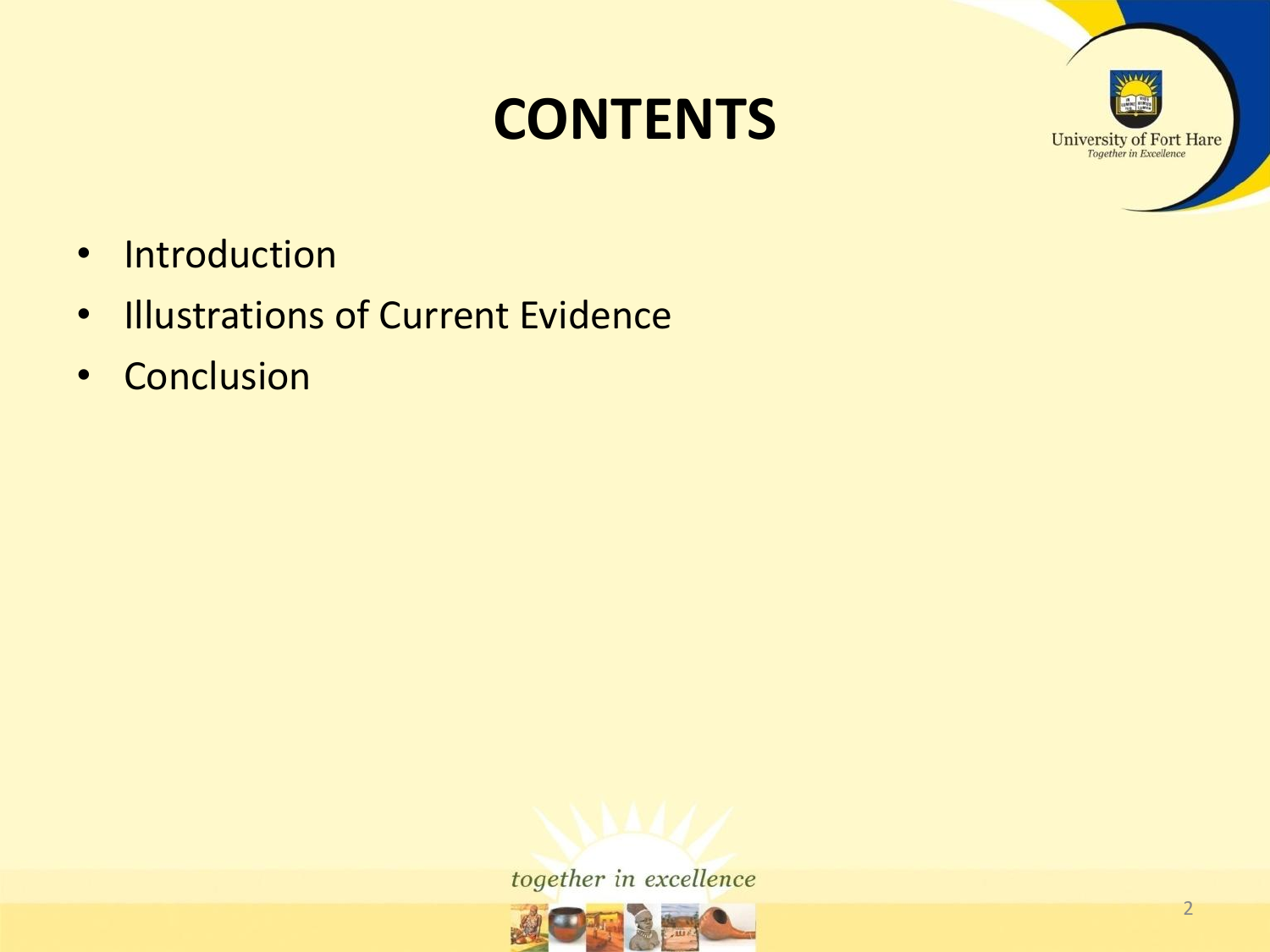### **INTRODUCTION**



- A global refocus on social determinants of health has emerged since the World Health Organisation (WHO) Commission on Social Determinants of Health (2005-2008)
- Intersectoral action for health has been on the agenda since 1978 with the Alma Ata Declaration and the call for "Health for All by 2000"
- One of the key objectives of intersectoral action for health is to reduce global health inequities.
- Health in this context is defined in its broadest sense (WHO definition)
- Social Determinants of Health (SDH) have been defined by various writers and organisations including the WHO.

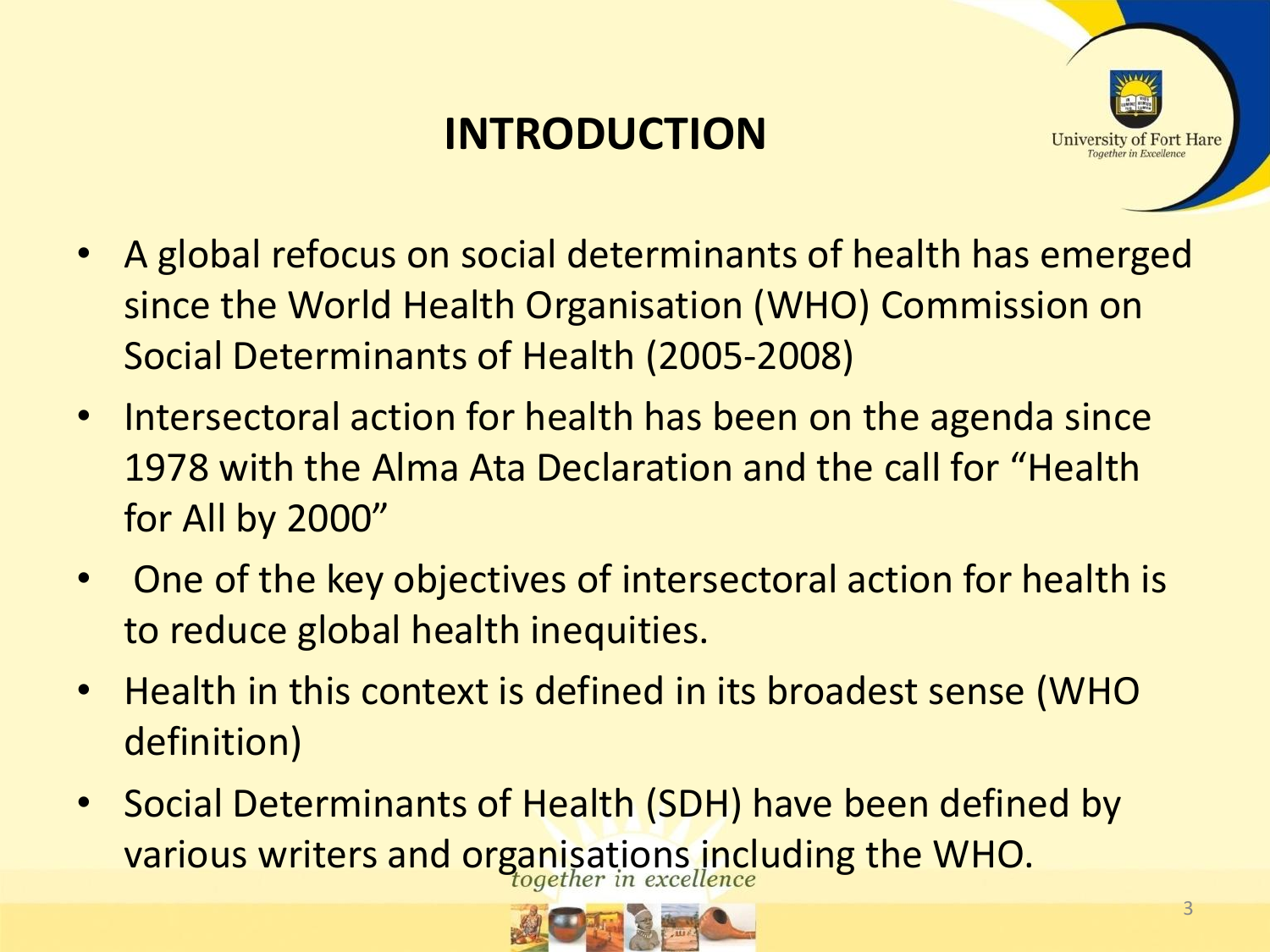### **INTRODUCTION**



- Shankar et al (2013) summarise SDH as: "Social and economic conditions that shape the health of individuals, communities and jurisdictions".
- There is no dispute in the literature about the role of education in shaping health of individuals, communities and jurisdictions.
- Education is a "critical component of a person's health and a contributing cause of other elements of the person's concurrent and future health" (Hahn and Truman, 2015)

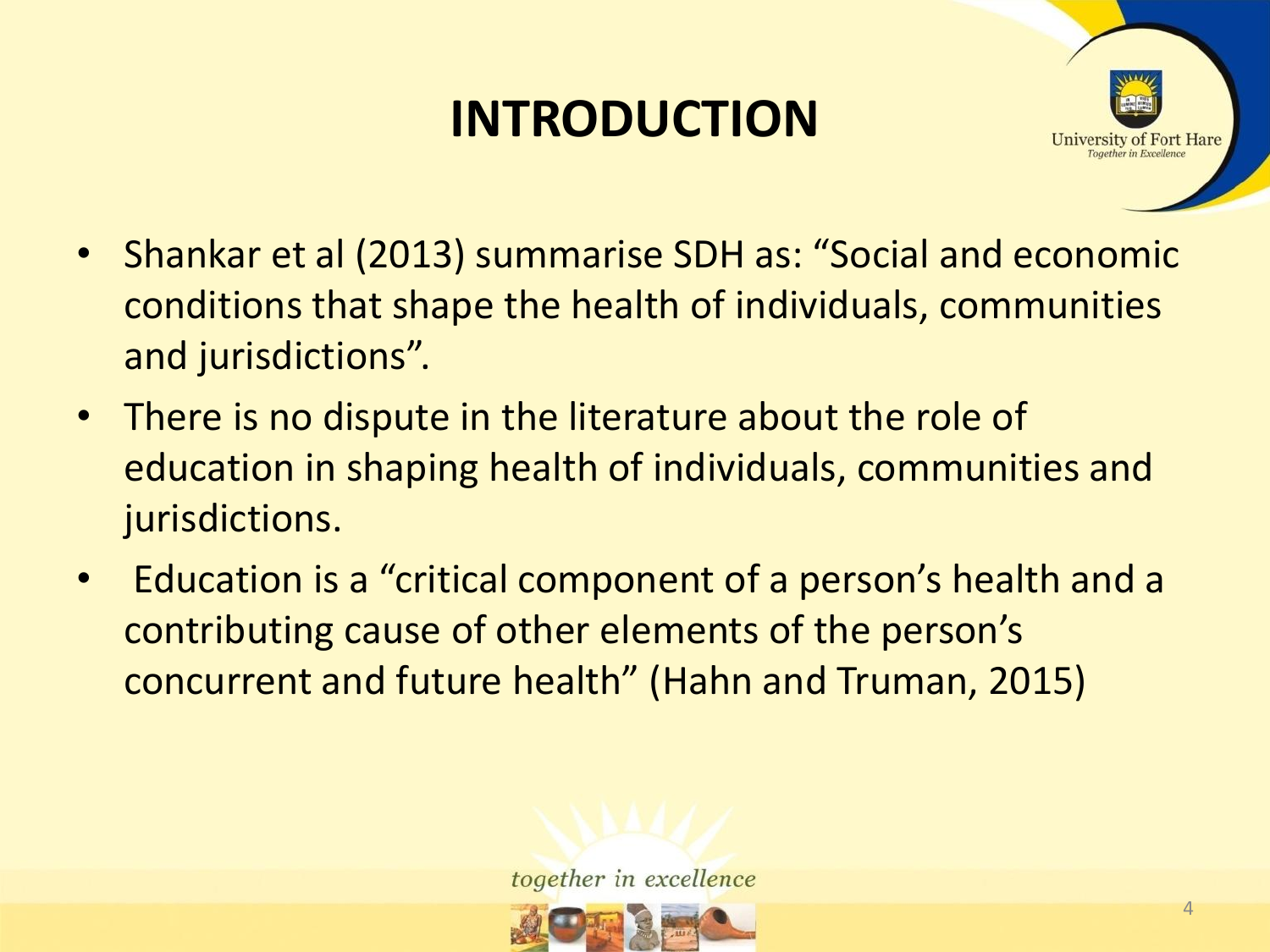

### **INTRODUCTION**

- Amongst the main domains that account for significant disparities in good health is "knowledge and education" (WHO)
- The key issue to address, therefore, in answering the topical question is whether the level of education is relevant as a social determinant of health. Can higher education be isolated from the continuum of education as a SDH?
- Some evidence in the literature will be used to answer this question.



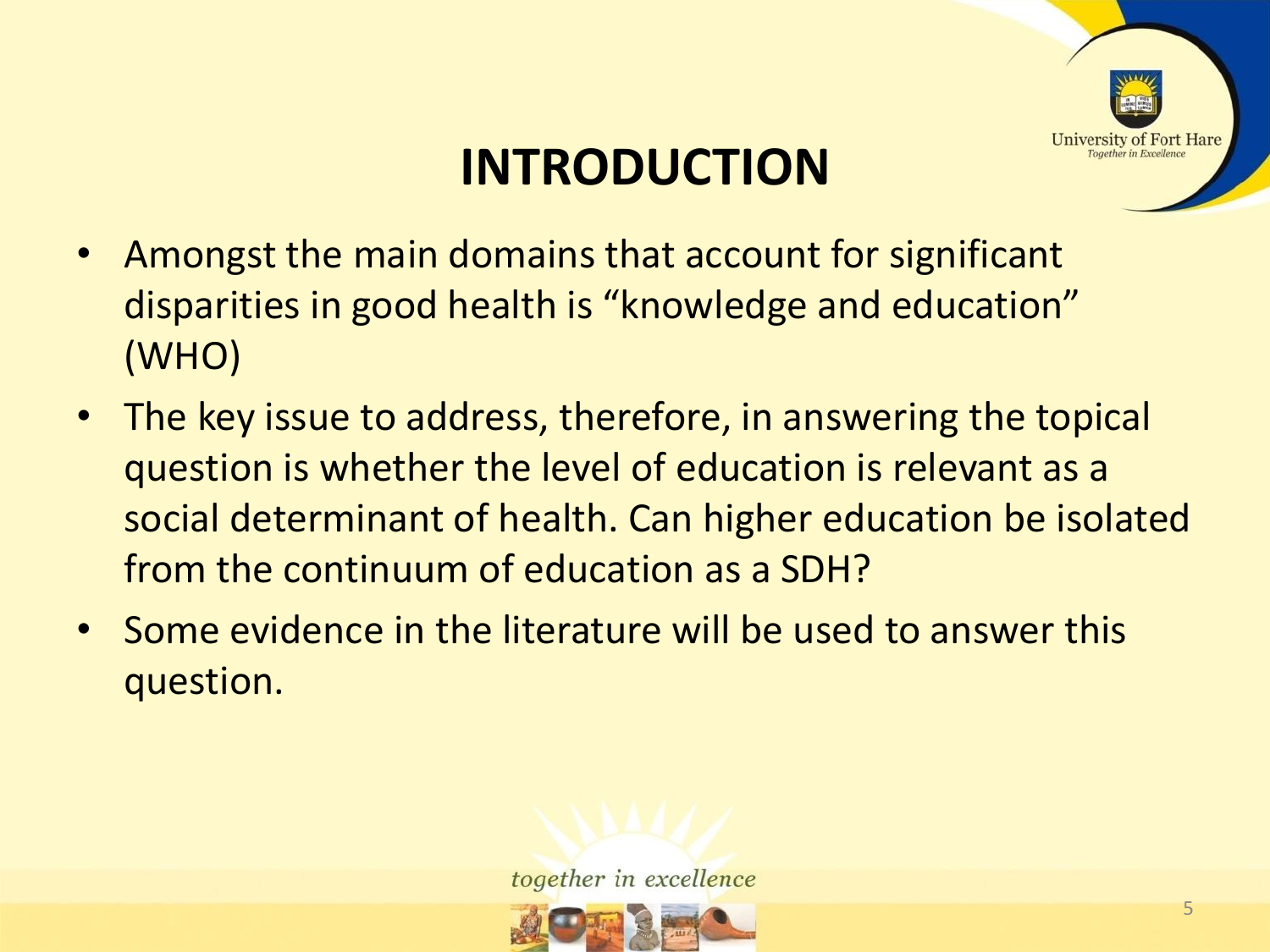The first illustration in the following slide is entitled "The Array of Higher Education Benefits"

Source: The Institute for Higher Education Policy, "Reaping the Benefits: Defining the Public and Private Value of going to College", March 1998.

The slide illustrates clearly the public and private benefits of higher education.

From the various benefits that an individual derives from higher education there can be contributions not only to the individual's health but to the health of the population.

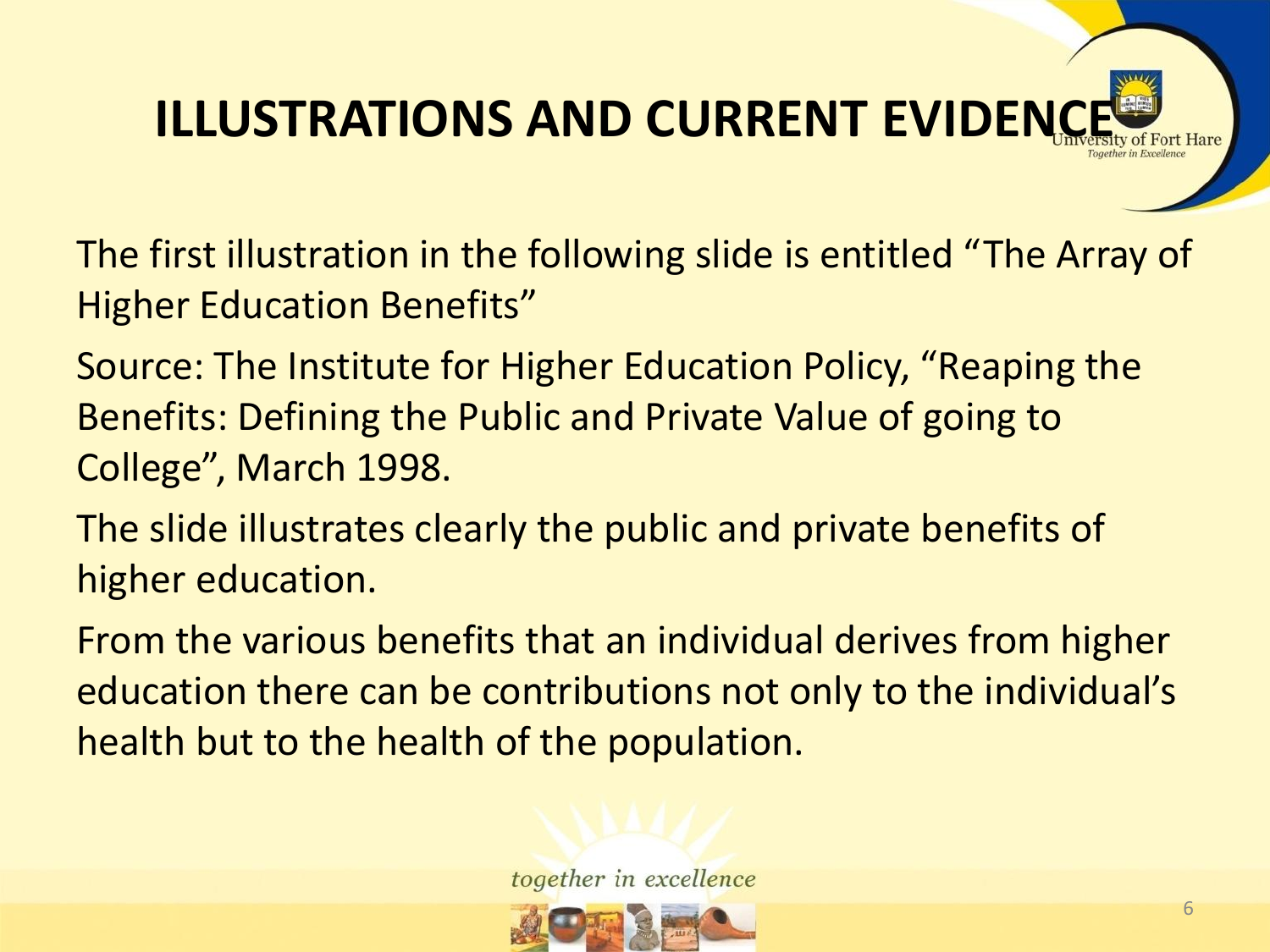|                 | <b>Public</b>                                                                | <b>Private</b>                                         |
|-----------------|------------------------------------------------------------------------------|--------------------------------------------------------|
|                 |                                                                              |                                                        |
| <b>Economic</b> | <b>Increased Tax Revenues</b><br>$\bullet$                                   | <b>Higher Salaries and Benefits</b><br>$\bullet$       |
|                 | <b>Greater Productivity</b><br>$\bullet$                                     | Employment<br>$\bullet$                                |
|                 | <b>Increased Consumption</b><br>$\bullet$                                    | <b>Higher Savings levels</b><br>$\bullet$              |
|                 | Decreased Reliance on<br>$\bullet$<br><b>Government Financial</b><br>Support | Personal/Professional Mobility<br>$\bullet$            |
|                 |                                                                              |                                                        |
|                 |                                                                              |                                                        |
| <b>Social</b>   | <b>Reduced Crime Rates</b><br>$\bullet$                                      | Improved Health/Life Expectancy<br>$\bullet$           |
|                 | <b>Increased Charitable</b><br>$\bullet$<br>Giving/Community<br>Service      | Improved Quality of Life for<br>$\bullet$<br>Offspring |

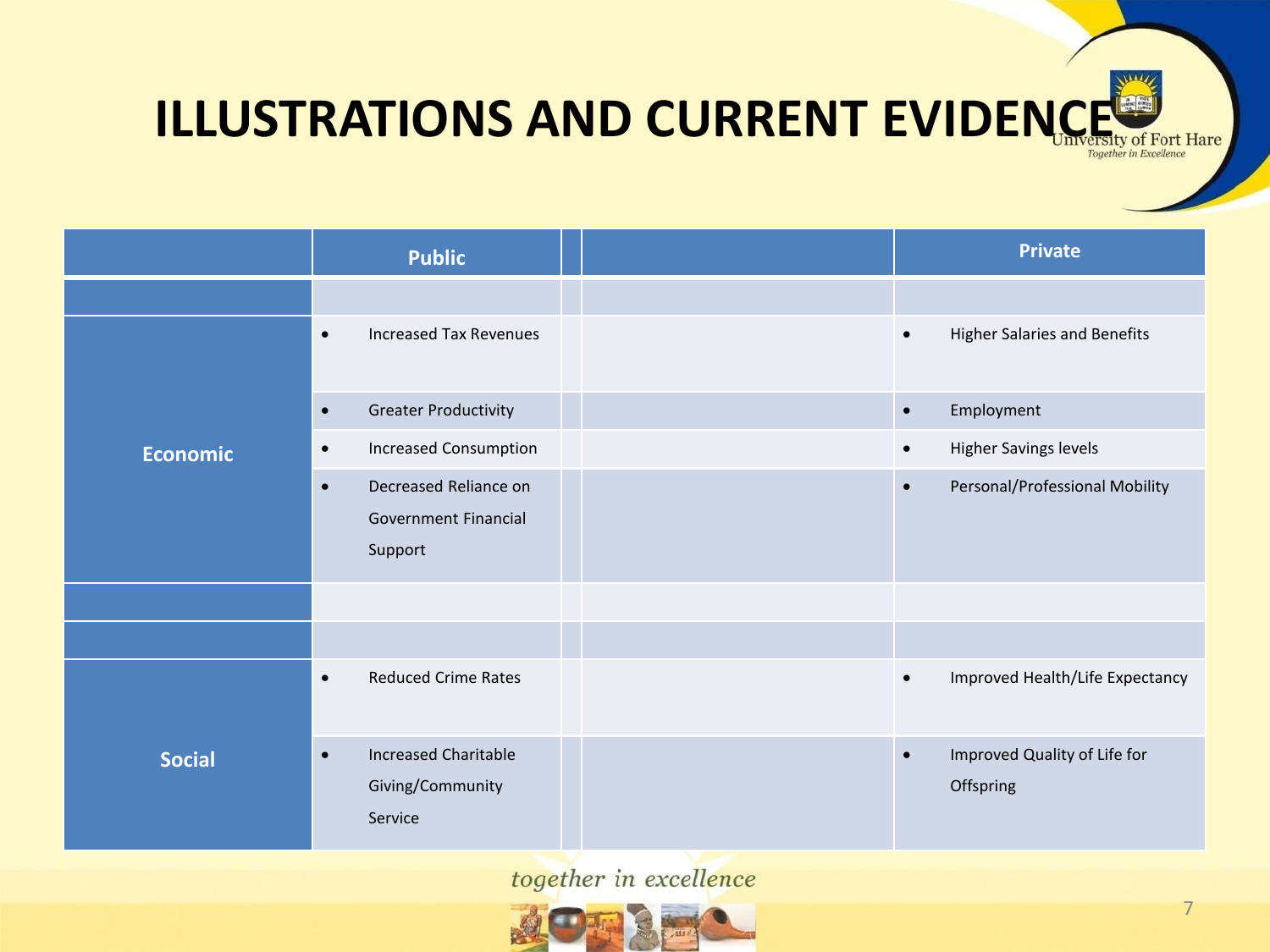

Higher education produces leaders not only in the health sector but in sectors that can contribute to the health of society (educators, engineers, social scientists, agriculturalists, etc).

It is the intersectoral collaboration of these sectors that can improve the health status of society beyond what a narrow health care approach can achieve

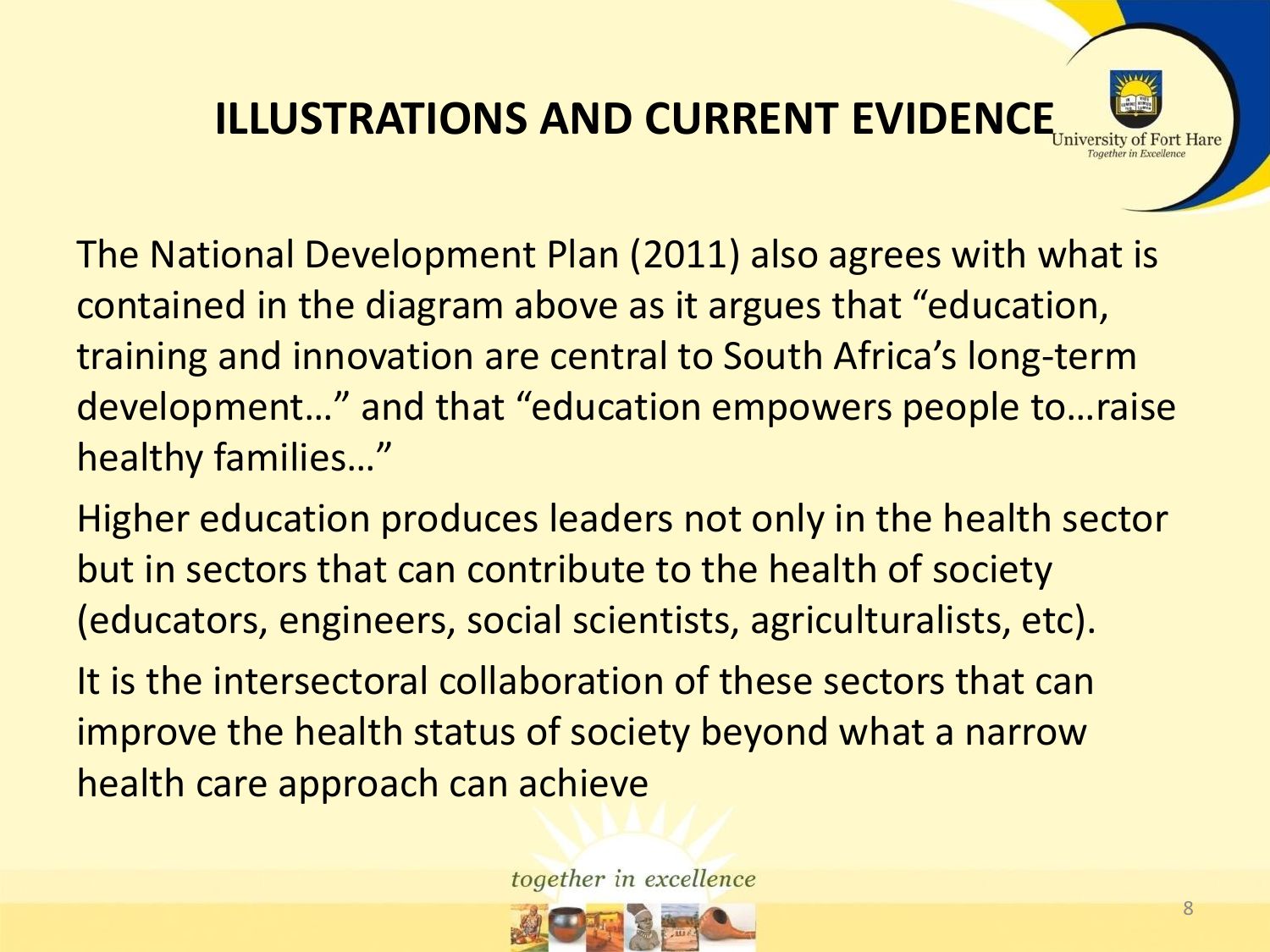Shankar et al (2013) categorically state that "the level of educational attainment is increasingly being recognised as an important social determinant of health". They do not just point at higher education giving work opportunities but that " higher educational attainment…can also increase the capacity for better decision making regarding one's health, and provide scope for increasing social and personal resources that are vital for physical and mental health"

A DHET analysis of Statistics South African data on youth between 15-24 years who are not employed or in education and training (NEET) showed that those with post-secondary education were least affected (DHET, 2012).

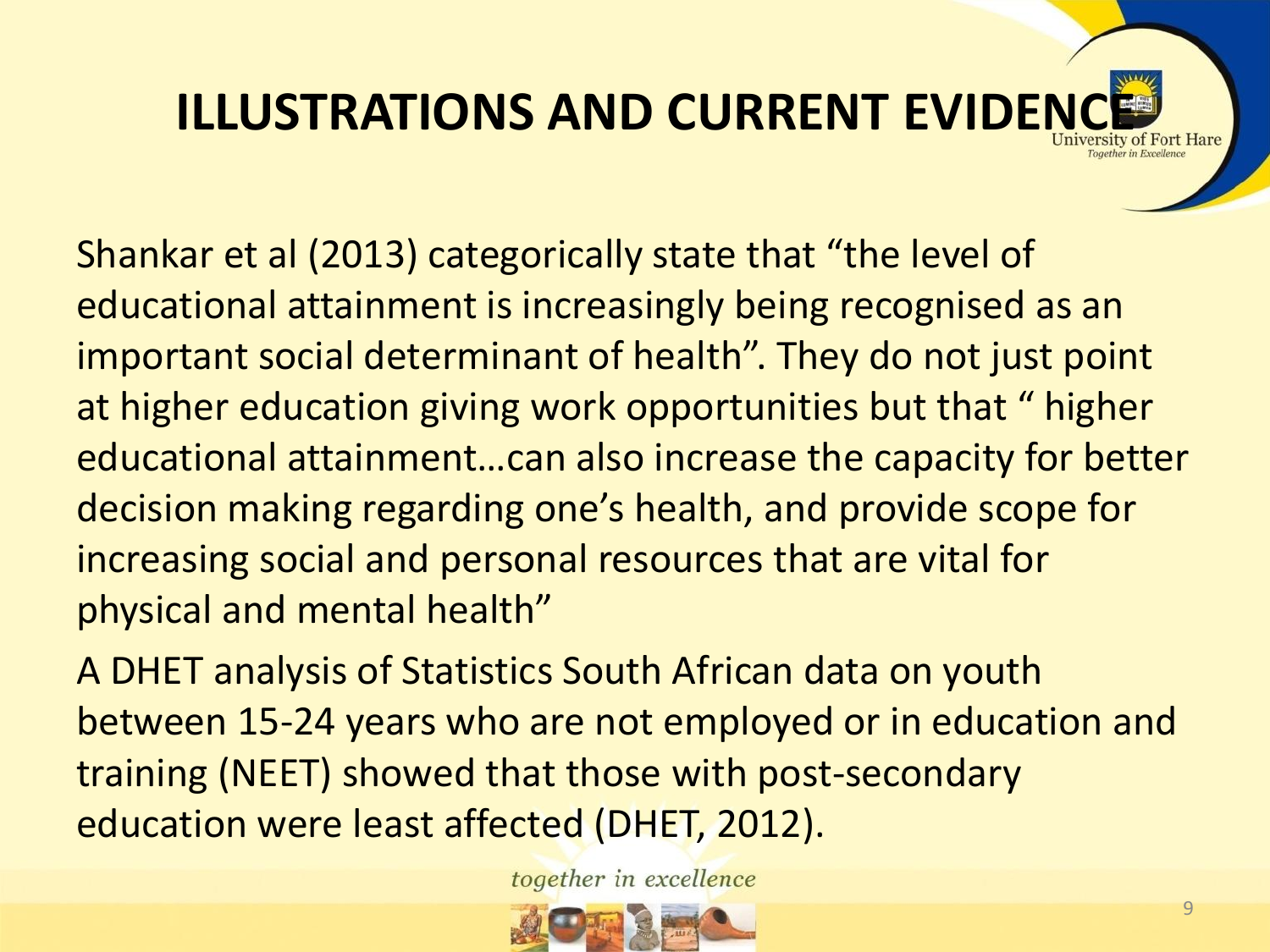- Shankar et al support the fact that "Post-secondary education is fast becoming a minimum requirement for securing employment that can afford young adults the economic, social and personal resources needed for better health and quality of life". Their Canadian self-assessed health survey of young adults showed the following results:
- "66.9% of those with post-secondary education reported being in excellent or very good health vs 42.9% of those without a high school diploma"

Self-assessed health is globally used as a measure of health status (Ataguba et al, 2015) and this is supported by Hahn and Truman (2015): "Self-assessed health is a well-established index of morbidity and predictor of mortality"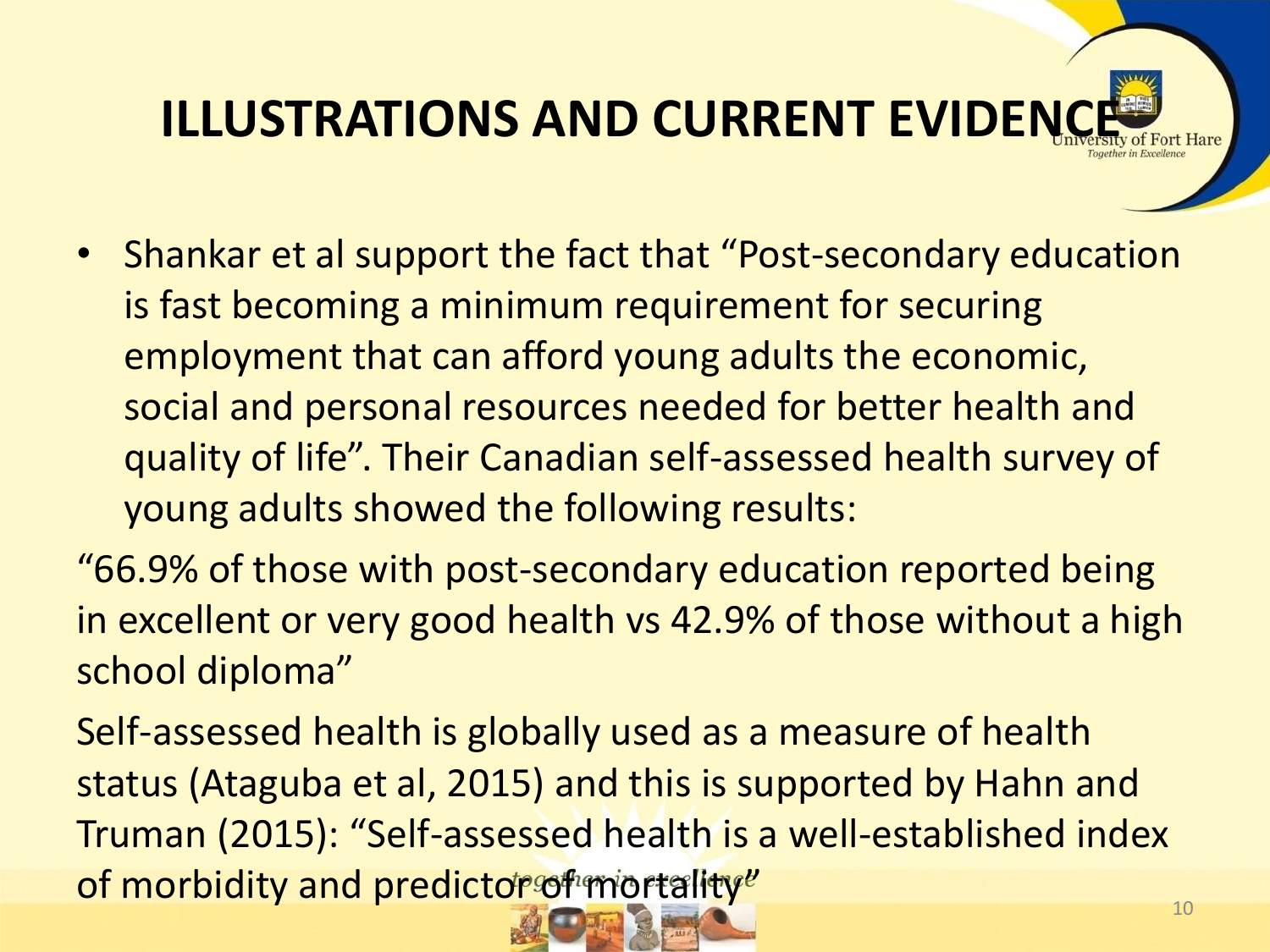USA and Canadian study comparing association of educational attainment with self assessed health revealed that:

"Those with less than high school education in the US are 2.4 times as likely as high school graduates and 4.1 times as likely as those with post-secondary education to rate their health as poor".

The South African study by Ataguba et al (2015) even though it does not stratify to isolate the post-secondary category of the population has relevance because it demonstrates that "completion of secondary education", amongst other features, is concentrated amongst the rich and the "concentration index of self-assessed good health is significantly concentrated among the rich rather than poor<sup>together in excellence</sup>

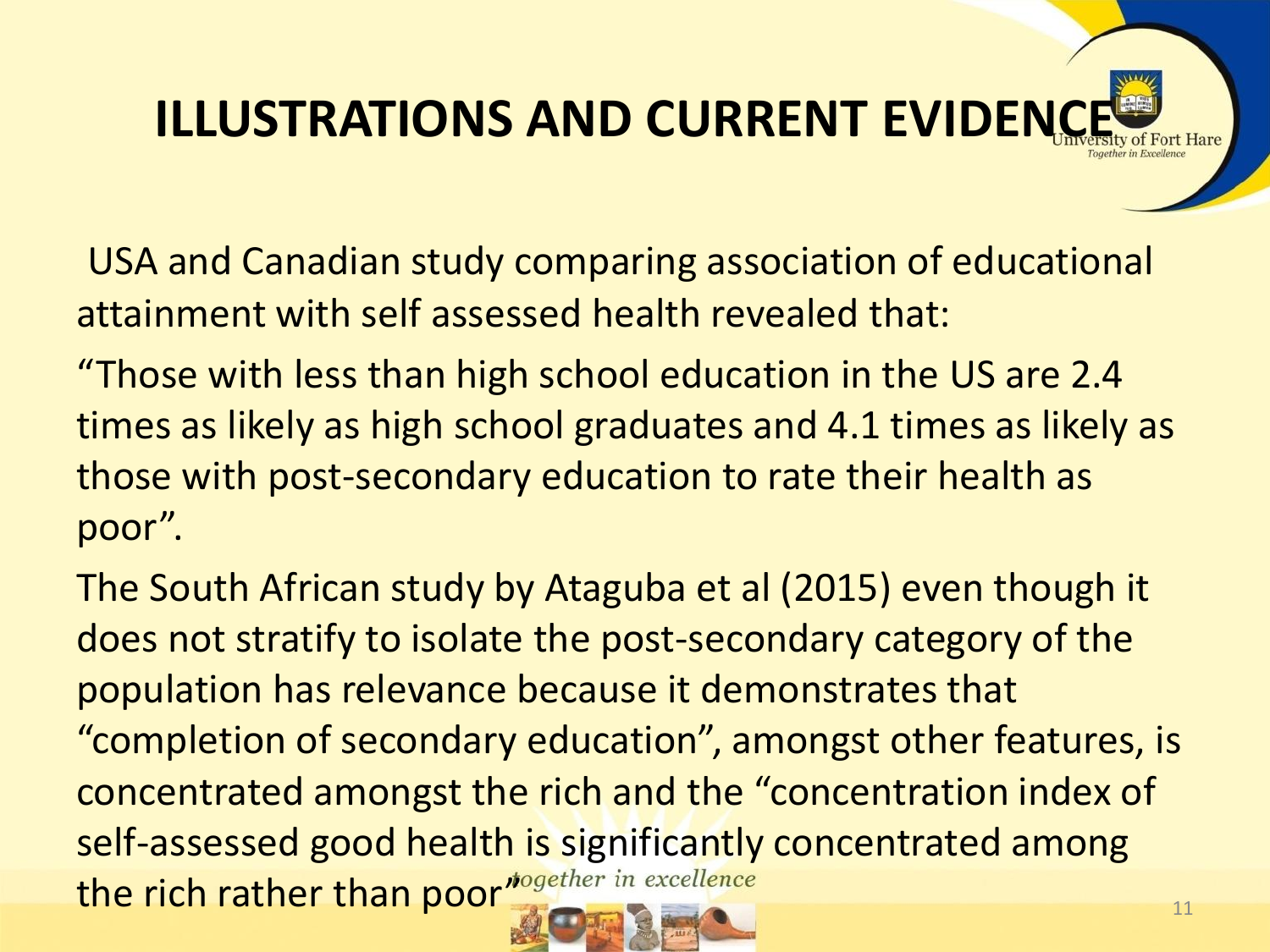

In 2006 the OECD reported that the percentage of people claiming positive life satisfaction increased with educational attainment (Shankar et al, 2013).

Amartya Sen (2009), writing on "Health: Perception and Measurement", warns about the "conceptual contrast between 'internal' views based on…own perception, and 'external' views based on observations and examinations." He, however, does not dispute the "priority of the internal view" for the purpose of "sensory assessment" but alerts readers to the limitations.

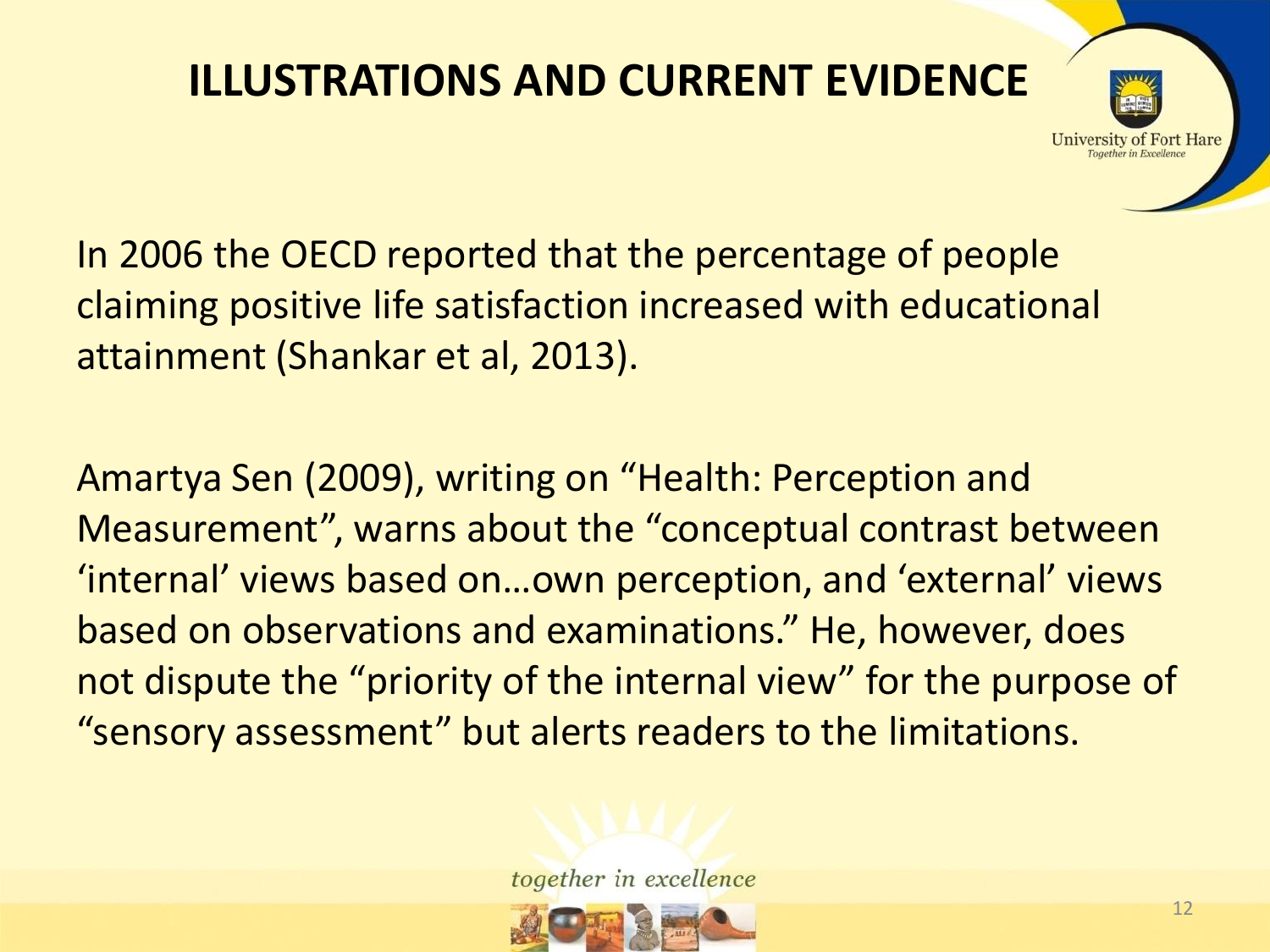- Advanced education or higher education is also associated with positive societal outcomes including higher productivity, innovation, economic growth and stronger communities. These all directly and indirectly influence the health of society.
- It is, therefore, encouraging to see the South African society engaging fiercely with the debates on the transformation of higher education as well as issues of access and success.



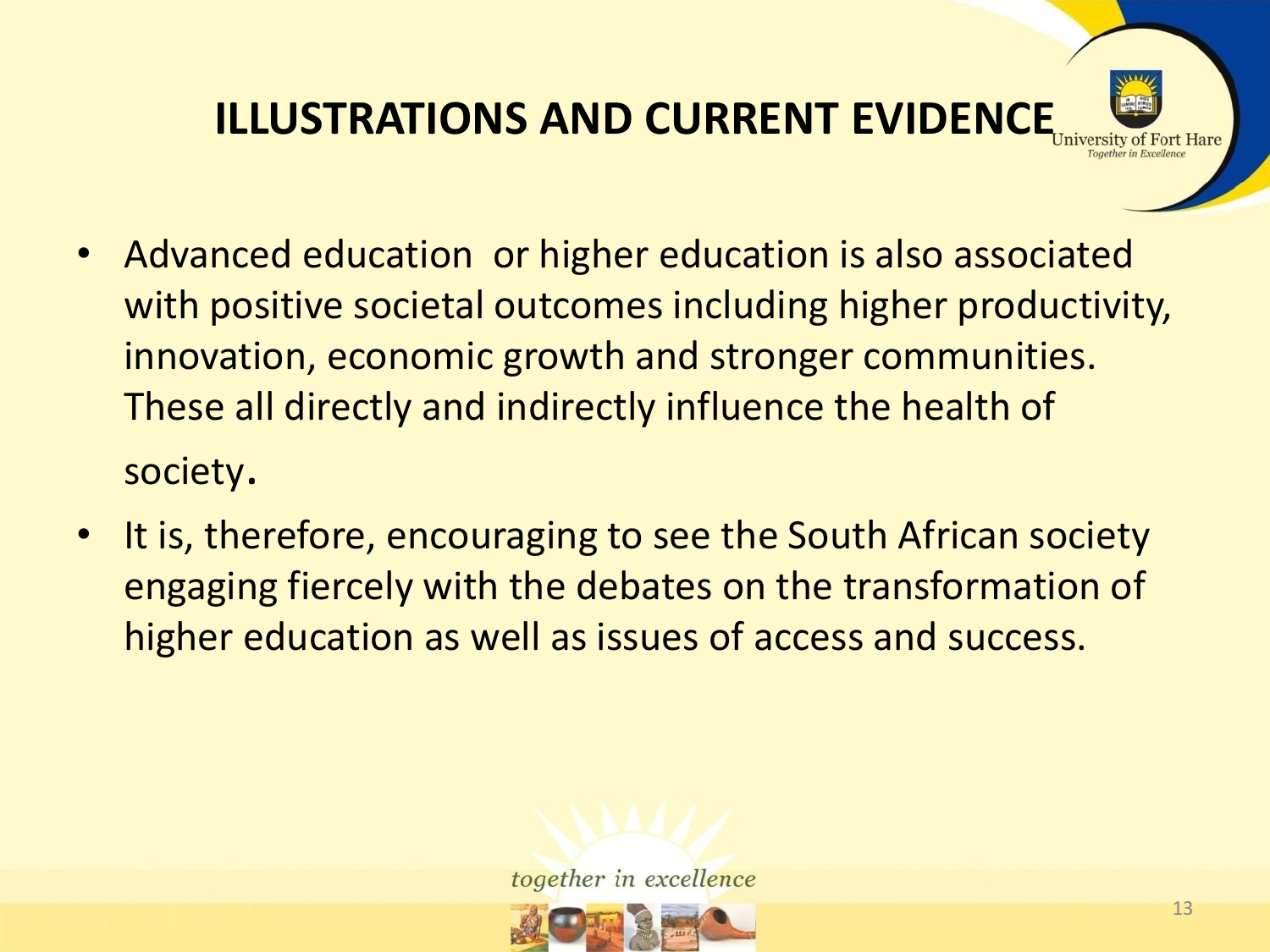### **CONCLUSION**



Education is an undisputed fundamental determinant of health and higher education is part of that continuum.

If education is fulfilling its role in society it should be able to imbue those who participate in it with "knowledge, skills of reasoning, values, socio-emotional awareness and control, and social interaction, so that they can grow as engaged, productive, creative and self-governing members of a society" (Hahn and Truman, 2015). Every level of education should be able to make this process more rewarding and this should go on even beyond formal higher education into the realm of continuing experiential education.

This should be able to make education at any level, including higher education, a social determinant of health, with health defined in its broadest sense.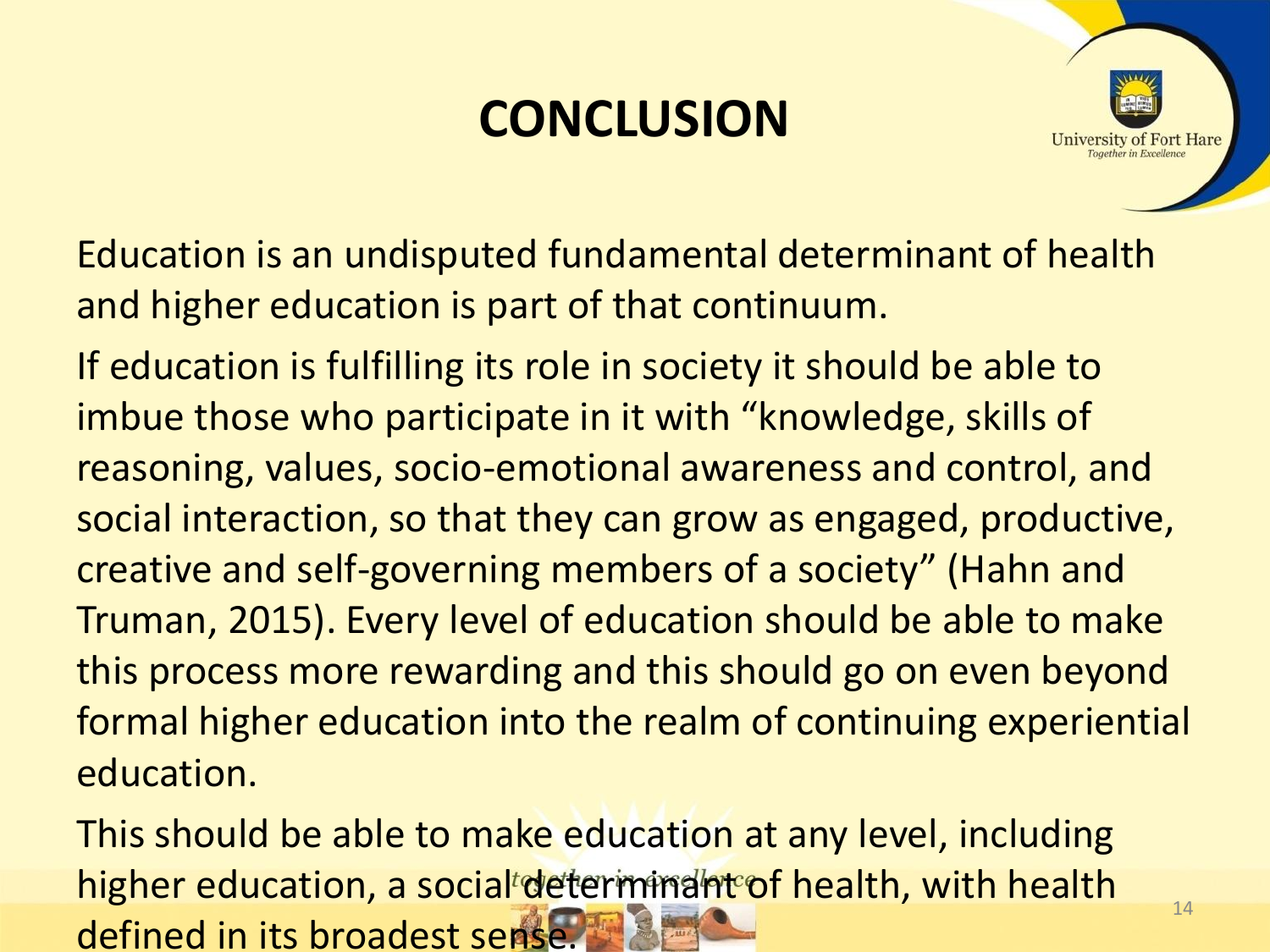### **CONCLUSION**



- Education is an undisputed fundamental determinant of health and higher education is part of that continuum from early childhood development.
- Higher education should, therefore, be part of assisting young people to break out of the lived experience of inequality and inequity.
- Higher education should assist the young people to afford a better standard and quality of life not only for themselves and their families but for the broader society.
- Shankar et al conclude, as the evidence in this paper does, that "the level of educational attainment is increasingly being recognised as an important social determinant of health".

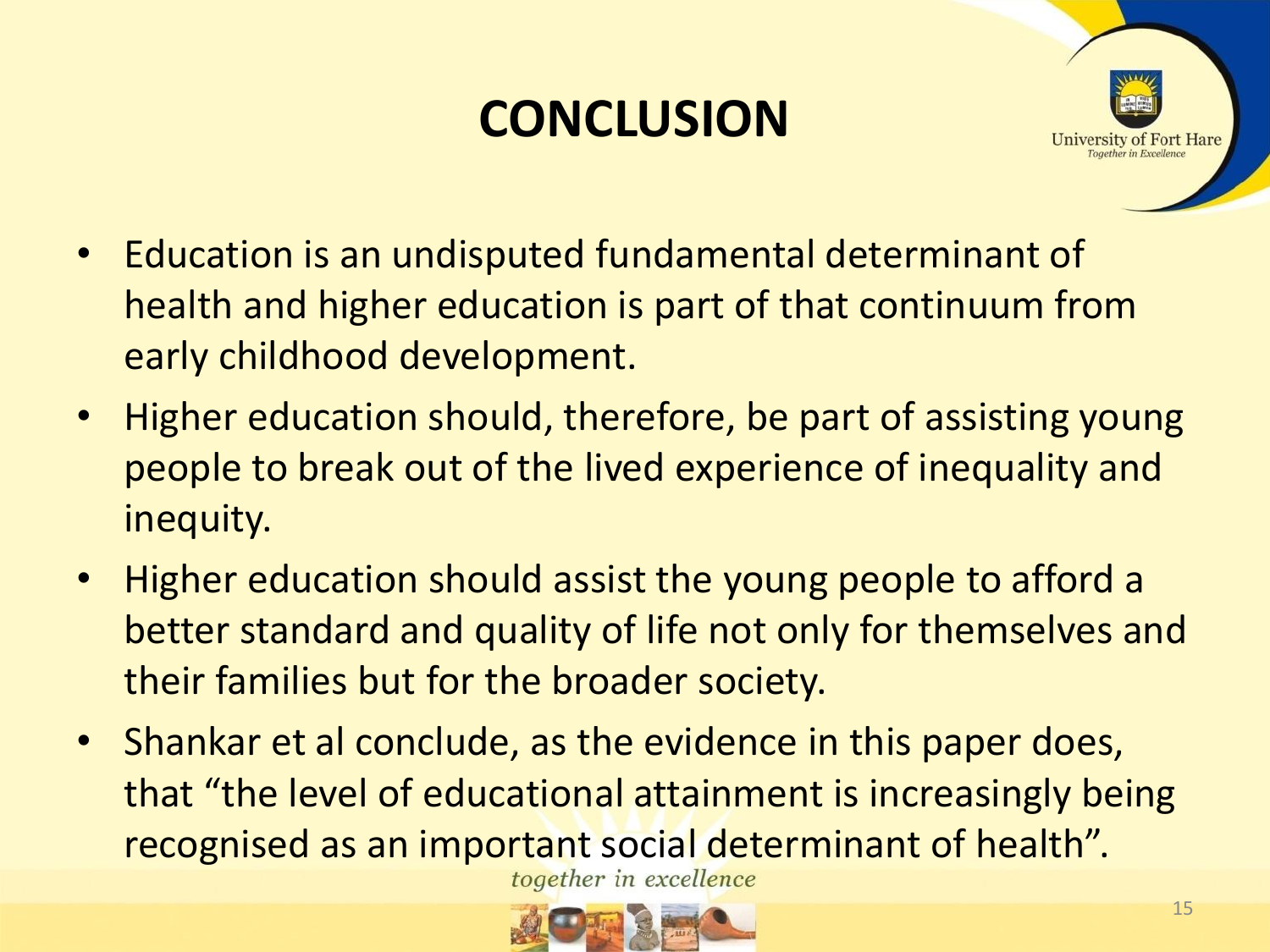

The struggles for transformation of higher education are struggles for the transformation of a very important social determinant of health.